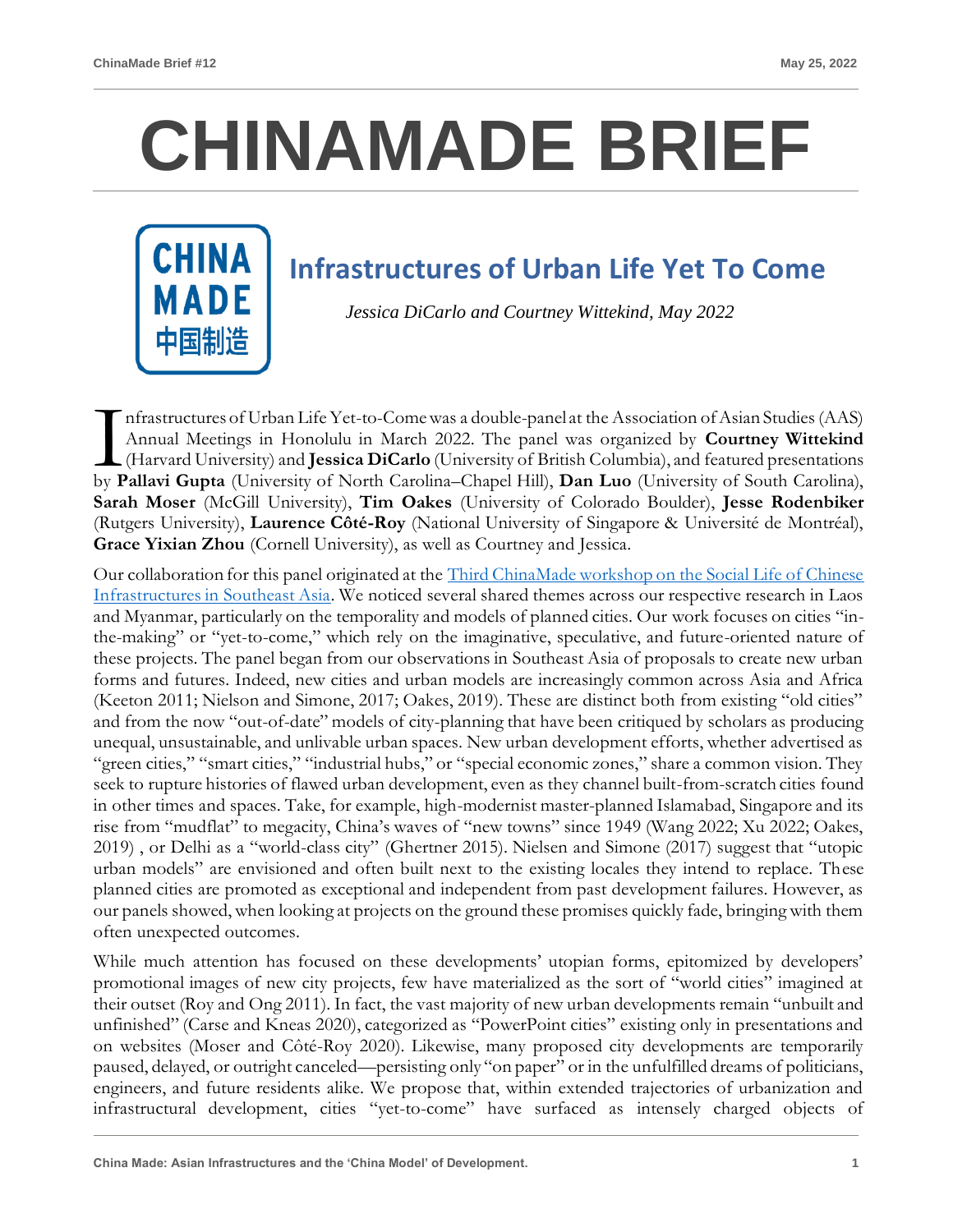anticipation—as sources of hope, fear, expectation, and anxiety—with the potential to transform not just local futures, but also models of capitalist development, networks of regional and global interconnection, and avenues for speculation and investment.



Demolition worker at rest. The red spray paint on the building reads, 'prohibited from coming near.' Kunming, China. **Photo by Jesse Rodenbiker, 2017.**

In addition to the temporalities of new cities, the notion of a China model figured prominently across both panels, raising the question of how useful it is to conceptualize new cities under a "China model" of development. The widely recognized but internally variegated "China Model" of development has also been now joined by, for example, a South Korean state-led "newtown model," as well as by wholly private actors like Rendeavour, an international company that calls itself "Africa's new city builder" (Moser and Côté-Roy 2020). In a recent paper on Morocco, Côté-Roy and Moser (2022) suggest that the coherent veneer of the city model is instead undergirded by messiness, which they examine through the idea of "useful fuzziness." Similarly, papers across both panels highlighted the very place-specific contingencies that disrupt the promises of the city-to-come, challenging any sort of coherent model, China or otherwise. Thus, rather than a national model, understanding city building and planning as inherently transnational further erodes the idea of a 'China model.' In sum, looking at the projects themselves, the histories that surround them, and their local contexts is more useful than nationally-categorized models.

From these overarching observations, two panels coalesced: one questioning the notion of a global city and China model, and another exploring the temporality of city-making.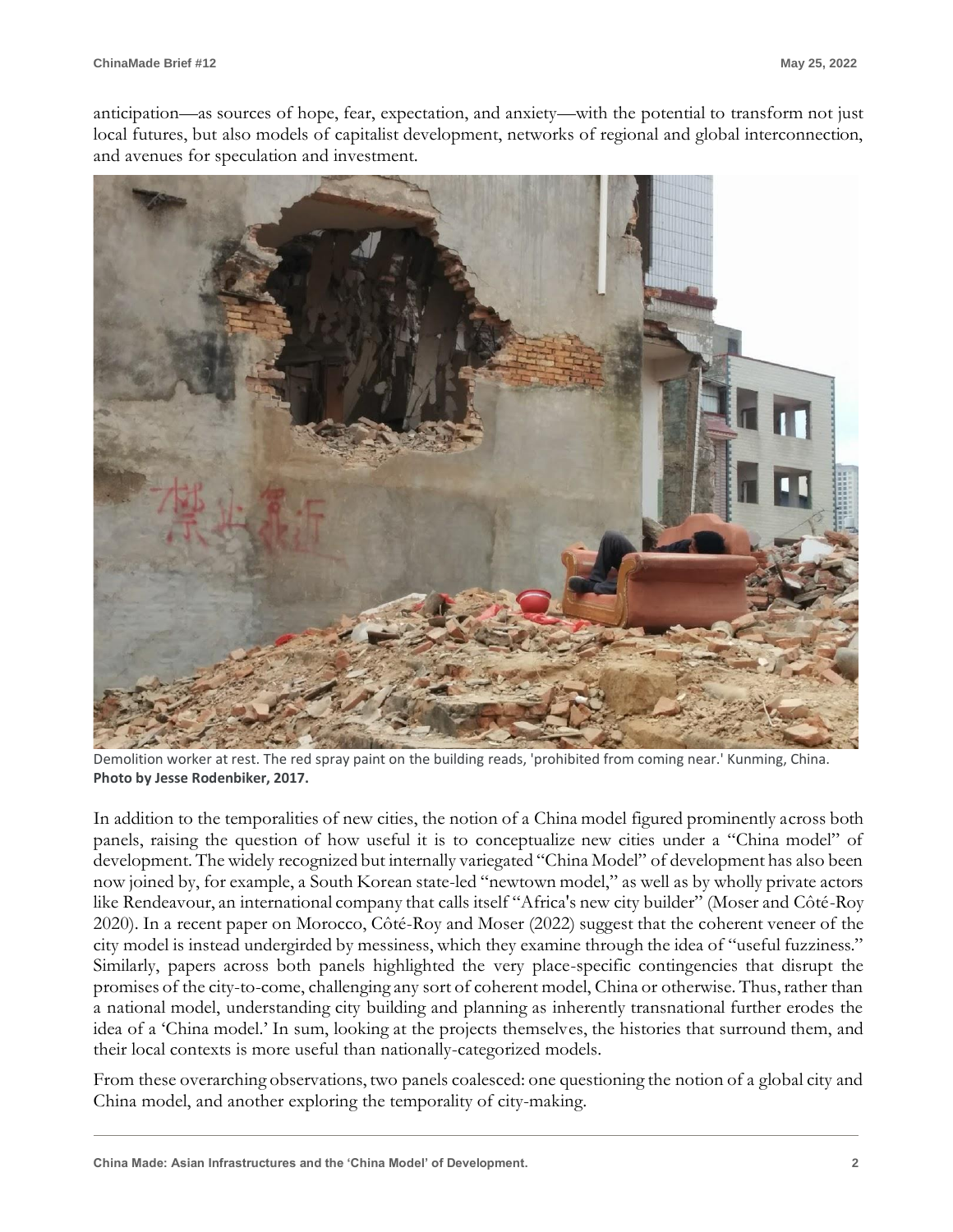

Miniature model of Boten SEZ on display at the developer's hotel in Boten, Laos. **Photo by Jessica DiCarlo, 2019.**

In the first session, **[Modeling the Global City](https://cdmcd.co/MpmQJX)**, panelists reflected on several of the region-spanning plans and models that were mobilized by politicians, developers, and planners. It quickly became clear that a "model" of particular national origin did not capture both the internal variations within projects and the local political economic structures that shape them. Tracing the interconnections between projects as well as their movement between China, India, Southeast Asia, and Africa, panelists considered the new spaces or zones, relationships, and networks that are created when "new city" models travel globally. In contrast to the oft-cited China model, Laurence Côté-Roy suggested that the circulation of Malaysian expertise for city-building has expanded across Africa, shaping the city yet-to-come. However, more than top-down planning and governance, a commonality across papers is how these projects often turn out quite differently than intended. In practice, models from elsewhere are shaped by local contingencies, practices, and politics. The China model or Malaysian city is better understood as a relational process that takes shape in specific places. Indeed, discussant Tim Oakes noted, the idea of a model based on a particular national identity or cultural associations breaks down quickly when looking at projects on the ground. And yet, models provide a certain discourse and an aspirational vision. This, however, is not often realized in the projects themselves. Sarah Moser's case of Forest City in Malaysia illustrated this tension well. Rather than the 'futuristic ecocity' that developer's promote, Forest City has perpetuated logics of exclusion by reproducing urban forms and power dynamics introduced during the colonial era, such as racialized enclaves and catering to foreign aesthetics.

An additional insight from this panel highlighted the violence of infrastructure. In her study on Meixi Lake New Town, Grace Zhou questioned what constitutes a city and for whom they are built. She suggested that the new city is more about a speculative economy than improving lives or equitability. Similarly in India,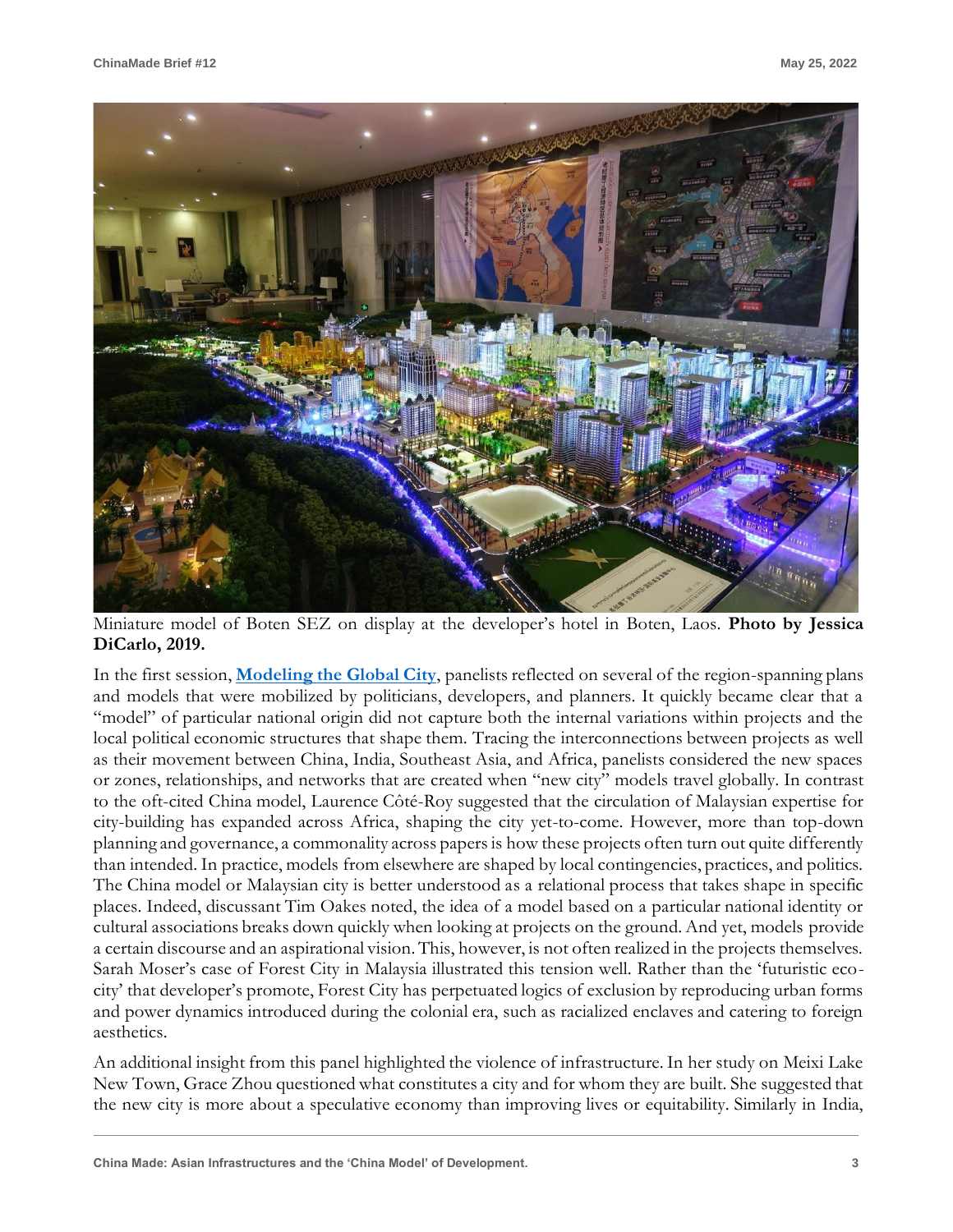Pallavi Gupta showed how the laborers who make railway station infrastructures function were themselves made invisible and pushed to the background, while "new, clean" station technologies are brought to the forefront of planning and promotion. In other words, rather than the technical system providing support to humans, the opposite occurred. Finally, through demolition in Southwest Chinese cities, Jesse Rodenbiker argued that resistance to state resettlement projects is diffused through the long-term effects of living in partially demolished infrastructures. He vividly showed how demolition transformed peri-urban villages into a "patchwork of hazards" and infrastructural ruins, which weakened the collective will for residents to remain in place.

In the second session on **[Time and Temporality](https://cdmcd.co/pE3b88)**, presenters reflected on the nature of the city "yet-tocome," emphasizing the "new city" as laden with expectation and guarantees of momentum and speed, even when stalled. Foregrounding empirical material collected in proposed cities in China, Myanmar, and Laos, presenters examined how lives and lifeworlds have been suspended amidst development, as well as how various temporal imaginaries (re)shape the urban. Panelists highlighted various themes including hope and anticipation alongside unfinishedness, indeterminacy, and technological failure. In all cases, these new cities are to an extent ideological, a promise of a fast and fluid future. Tying together themes across papers through two contemporary works of Chinese science fiction, Dan Luo detailed imaginaries of the future city as light, fast, enormous, as well as affordable. She argued that present and past anxieties structure possibilities of future city building.

Although cities yet-to-come are premised on speed, they often are characterized by delay, blockage, and suspension. Tim Oakes picked up the paradox of speed and suspension within China's "fast urbanism" over the past two decades. In his paper on Guian New Area in China, he shines light on the fragmented infrastructural effects that lie beyond the promised new city, the surrounding transport networks. Suspension, waiting, and expectation surround city projects in New Yangon, Myanmar and Boten, Laos as well. In each case, we raised the notion of linear project time in contrast to the ways projects actually stutter and leave people in prolonged states of waiting, expectations often dashed. This waiting entails a calculation of how and when people can intervene around impending projects, and how, often, they have to spring quickly into action with little warning. The "inevitable collapse" of project time, as Courtney put it, harms those whose lives and hopes have become entangled with the project. Rather than contend with the much hoped-for, fast-moving 'China speed,' people must navigate the starts, stops, and fits of infrastructural time.

Across the two panels, infrastructure thus emerged as both an empirical object and analytical tool. Highlighting Brian Larkin's (2013) approach, Tim Oakes pointed out that, "infrastructures are things *and* relations amongst things." A lens of infrastructure points to questions not of what was planned versus actually built, but of the trajectory of the city yet-to-come or city model as a process and system of sociotechnical relations. Many of the papers theorized what is at stake in the "in-between" period that stretches from urban and infrastructural new city proposals, through project planning, up to "completion," however defined. They also pushed back on the notion of a China model and national model of city making. Instead, new city planning and construction is anything but coherent, undermined by chaos, complexity, and ambiguity that constitute city-building on the ground.

## *Participants*

Session I: Modeling the Global City

- Infrastructural Diffusion: Governance through demolition in China by **Jesse Rodenbiker**
- City building with Chinese characteristics: The case of Meixi Lake New Town by **Grace Yixian Zhou**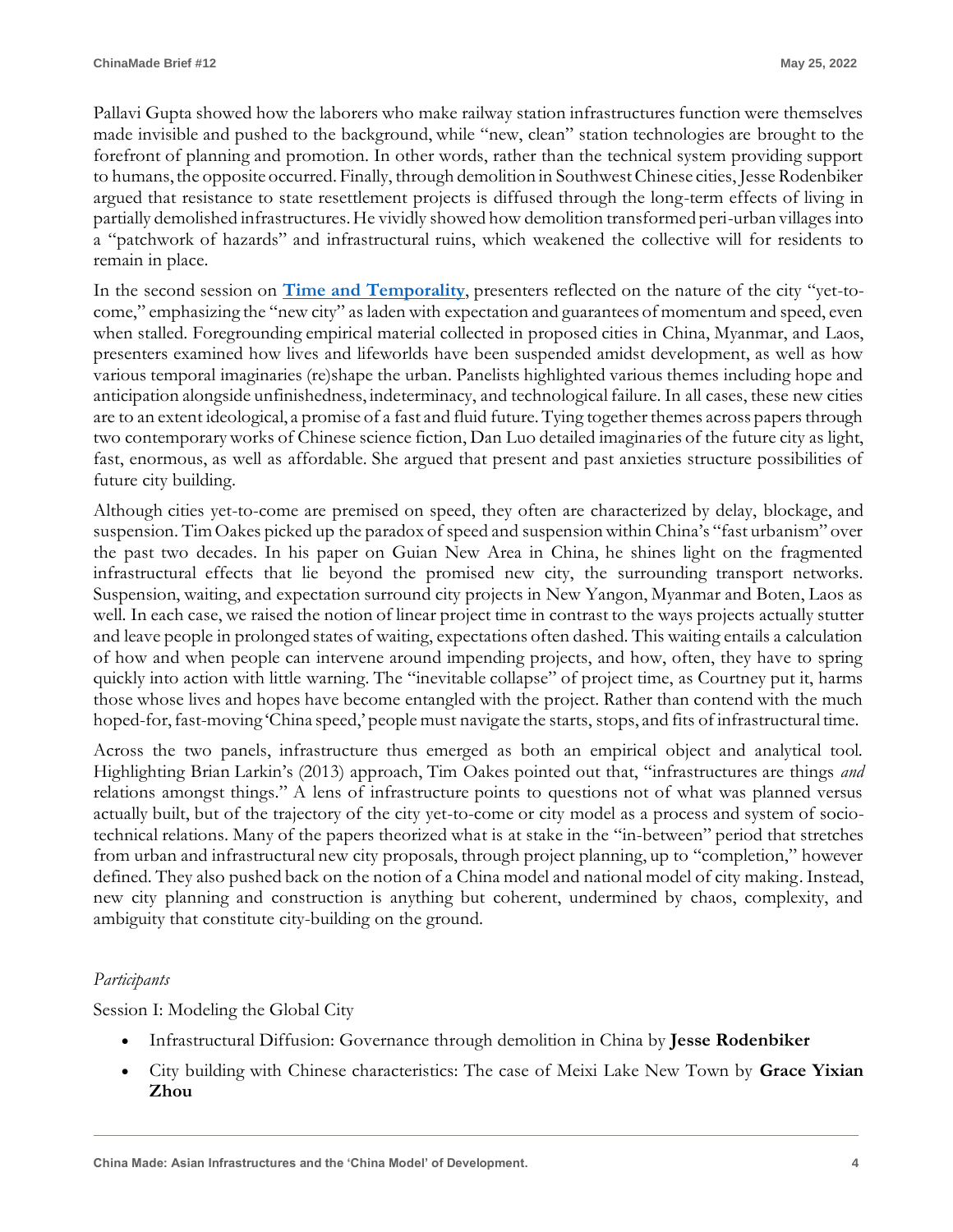- Smart cities, clean cities, and the invisible cleaning workers: A case study of railway stations in India by **Pallavi Gupta**
- Malaysian city models in Africa: Circulations of Malaysian expertise and new relational geographies in African city building by **Laurence Côté-Roy**
- Echoes of colonial planning in a 'futuristic model eco-city' by **Sarah Moser**

Session II: Time and Temporality

- (Il)licit urbanism, eventuality, and the rhythms of a city yet-to-come by **Jessica DiCarlo**
- Between anticipation and hope: The smart city in Chinese science fiction by **Dan Luo**
- Between futures foretold and futures on-hold: Infrastructural promise, temporal navigation, and economic calculation in a New Yangon by **Courtney Wittekind**
- Speed and Suspension: Urban China's fitful lurch into the future by **Tim Oakes**

**--**

**Jessica DiCarlo** is the Chevalier Postdoctoral Research Fellow at the University of British Columbia's Institute of Asian Research and School of Public Policy and Global Affairs. She holds a doctorate from the University of Colorado Boulder and writes on global China in Asia, specifically Laos, Nepal, and India. Her research has been published in *Transactions of the Institute of British Geographers*, *Geoforum*, *Ecology and Society*, and *Ambio*, and she is the co-editor of *The Rise of the Infrastructure State* (2022).

**Courtney T. Wittekind** is a PhD Candidate in Social Anthropology and a Harvard-Mellon Urban Initiative Fellow. Her doctoral research pursues two lines of inquiry linked to urban development and economic insecurity in contemporary Myanmar. The first is an ethnographic study of the politics of planning amidst uncertainty in southwest Yangon, a region undergoing rapid transformation as a result of the ambitious New Yangon Development Project. Second, she probes Myanmar's broader political transition, proposing that local responses to the delays and deferrals of a large-scale, state-led development project may reveal related stances toward nascent reforms. Her research has been supported by the Fulbright-Hays program, the National Science Foundation, and the Wenner-Gren Foundation. She will begin a position as a Postdoctoral Associate at Yale University's Program in Agrarian Studies in 2022.

## **References**

Côté-Roy, L. and S. Moser. 2022. A kingdom of new cities: Morocco's national Villes Nouvelles strategy. *Geoforum* 131: 27-38.

Ghertner, A.D. 2015. *Rule by Aesthetics: World-Class City Making in Delhi*. Oxford University Press.

Keeton, R. 2011. Rising in the East: Contemporary new towns in Asia. International New Town Institute, SUN.

Nielson, M. and A. Simone. 2017. The generic city: examples from Jakarta, Indonesia, and Maputo, Mozambique. In P. Harvey, C. Bruun Jensen, & A. Morita (Eds.), I*nfrastructures and Social Complexity: A Companion* (pp. 128-140). London & New York: Routledge

Moser, S and L. Côté-Roy. 2020. New cities: Power, profit, and prestige. *Geography Compass*, 15(1): e12549.

Oakes, T. 2019. China's urban ideology: new towns, creation cities, and contested landscapes of memory, Eurasian Geography and Economics, 60:4, 400-421. DOI: 10.1080/15387216.2019.1668815